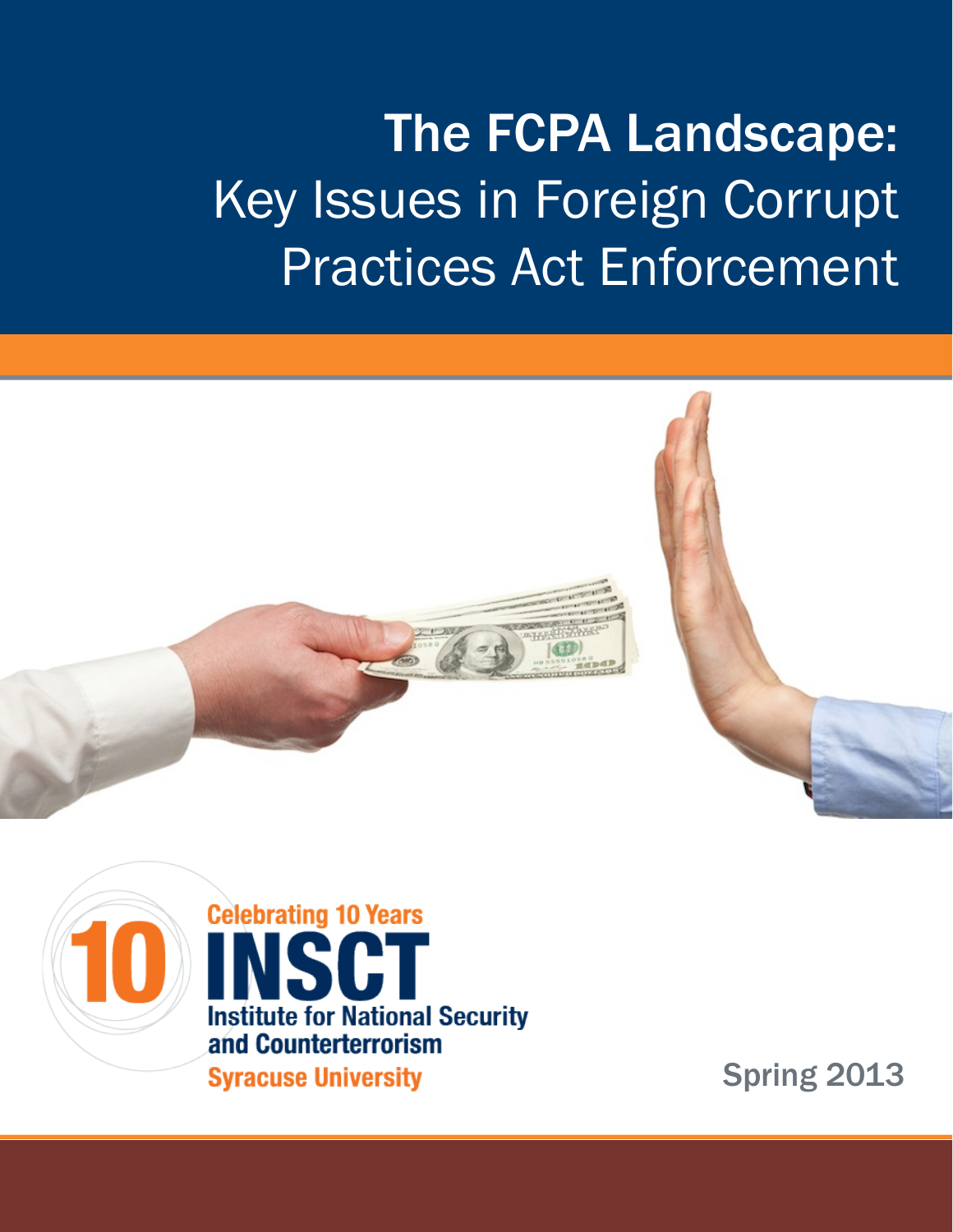

**ersistent bribery is a scourge to global commerce and good governance.** It undermines the rule of law, facilitates other criminal activity, prevents businesses from identifying actual costs, and creates an unfair playing field for all competitors. **P**

Yet paying foreign officials to secure contracts abroad was simply a part of doing business in the 1970s. Hundreds of U.S. companies paid bribes out of perceived necessity. Counting on its influence as the most world's powerful economic force, the United States decided to eliminate the practice and passed the Foreign Corrupt Practices Act (FCPA) of 1977. The FCPA outlawed bribery and imposed financial accounting requirements on all U.S. persons and certain foreign issuers of securities. Thirty-five years later, FCPA enforcement is contentious. Corruption is an extraordinarily fact-specific crime, so the government can't foresee and enumerate all of the activities that are prohibited. At the same time, businesses require clear lines and definitions to comply with the Act.

The U.S. Department of Justice (DOJ) and U.S. Securities and Exchange Commission (SEC) rarely enforced the law until about a decade ago. Since then, the government has accelerated enforcement, broadened its reading of the Act, tried new prosecutorial strategies, and even experimented with sting operations. Today, the SEC and DOJ investigate between 70 and 80 potential FCPA violations at any given time—this is more than at any other time in the Act's history.<sup>1</sup> Since 2009, the DOJ has entered into more than 40 corporate resolutions of  $FCPA<sup>2</sup>$ investigations, resulting in nine of the top 10 monetary settlements in FCPA history, including more than \$2 billion in fines recovered.<sup>3</sup> In 2012 alone, the government collected \$260,571,467 in financial penalties<sup>4</sup> from corporations violating the FCPA.<sup>5</sup>

Since companies are eager to resolve cases out of court in order to avoid damage to their reputation, there is little case law to guide company decision-making. In November 2012, the DOJ and SEC jointly published *A Resource Guide to the U.S. Foreign Corrupt Practices Act*<sup>6</sup> *(*"Guide"), a handbook providing additional detail on how the FCPA is interpreted and applied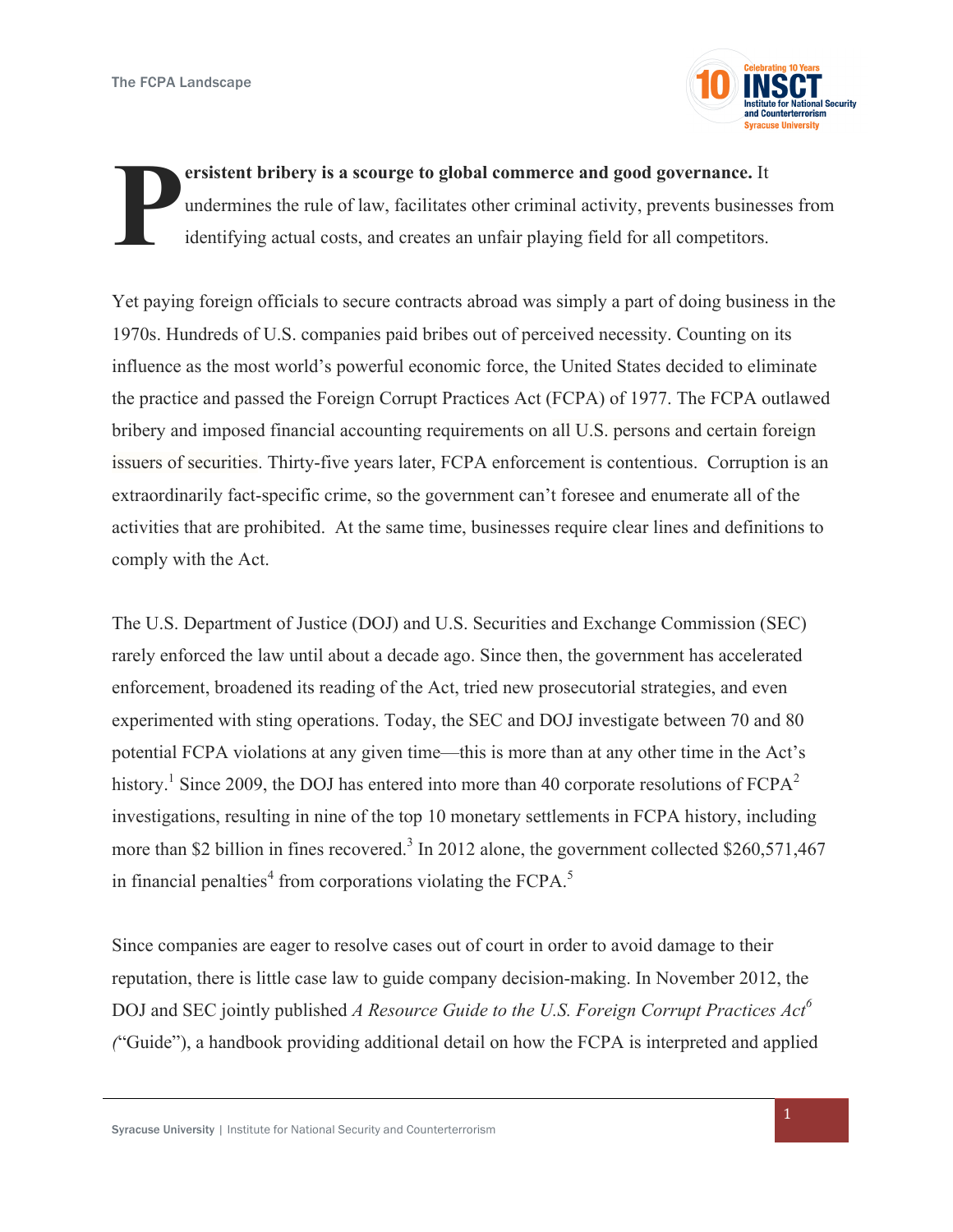

by these agencies. The guidance encourages companies to establish internal training and compliance programs and to disclose questionable activities in order to demonstrate good faith.

Companies complain that the guidance is still not specific enough. They want clearer rules for what they can do in promoting their businesses, including being hospitable to potential clients. They want to know how to protect themselves from employees that may violate the FCPA. And there is more at stake for the companies than government enforcement, as companies facing criminal liability under the FCPA also face significant civil liability risks from shareholder suits based on allegations of misconduct and malfeasance by the company's officers and directors.

In sum, the FCPA landscape is a risky one for companies and their employees. More DOJ and SEC investigators assigned to FCPA investigations than ever before, <sup>7</sup> more prosecutions go to trial than used to, and prosecutors are focusing more of their efforts on individual violators. Foreign states and

#### Key Issues in FCPA Enforcement

- **\*** Interpretation of "foreign officials" and "instrumentality"
- $\triangleleft$  Acceptable gifts, entertainment, and travel
- $\triangleleft$  Enforcement actions against individuals
- $\triangleleft$  Compliance programs

companies have joined in and are more engaged in inter-agency operations aimed at thwarting corruption.<sup>8</sup>

This report reviews the FCPA enforcement landscape, noting key battlefields between government and business: the interpretation of "foreign officials" and "instrumentality"; the scope of acceptable gifts, entertainment and travel; and enforcement actions against individuals. The focal point of the landscape is corporate compliances programs. This report describes the hallmarks of these programs and provides examples of their role in mitigating enforcement.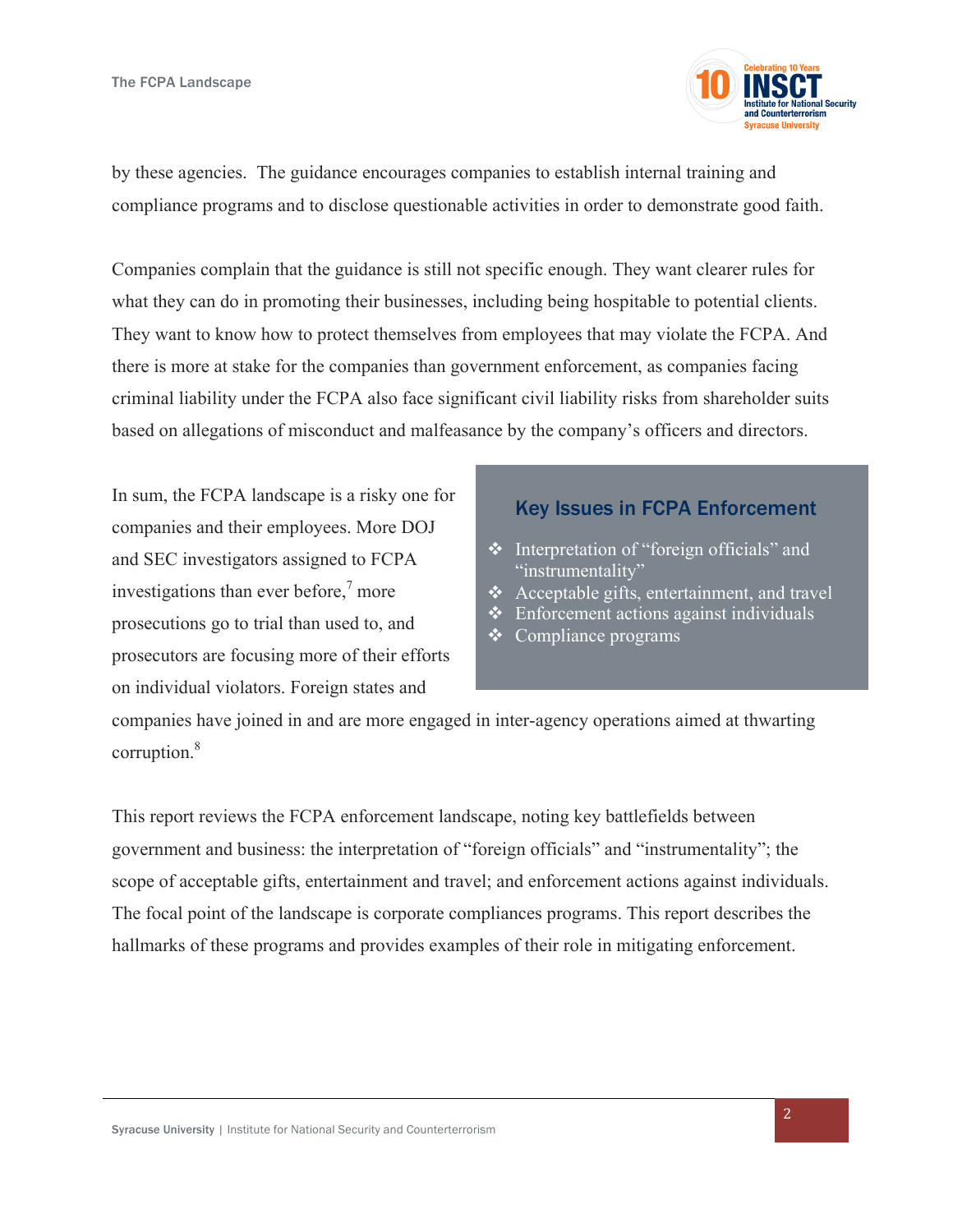

# The Definition "Foreign Official" & "Instrumentality"

**he FCPA's anti-bribery provisions prohibit corrupt payments to "foreign officials," which include officers or employees of a department, agency, or an "instrumentality" of a foreign government.** What constitutes an "instrumentality," however, is not precisely defined by enforcement agencies. The Guide provides some clarification on this point, explaining that the term "instrumentality" is "broad" and "requires a fact-specific analysis of an entity's ownership, control, status, and function."<sup>9</sup> **T**

The Guide lists several non-exclusive factors for considering when evaluating the risk of FCPA violations and designing compliance programs. These factors include:

- $\div$  The foreign state's:
	- o Extent of ownership of the entity;
	- o Degree of control over the entity; and
	- o Characterization of the entity and its employees.
- $\cdot \cdot$  The circumstances surrounding the entity's creation.
- $\triangleleft$  The purpose of the entity's activities.
- $\triangle$  The entity's privileges and obligations under the foreign state's law.
- $\triangle$  The exclusive or controlling power vested in the entity to administer its designated functions.
- $\cdot \cdot$  The level of financial support by the foreign state.
- $\triangle$  The entity's provision of services to the jurisdiction's residents.
- $\bullet$  Whether the governmental end or purpose sought is expressed in the policies of the foreign state.
- $\cdot \cdot$  The general perception that the entity is performing official or governmental functions.<sup>10</sup>

The Guide adds that "no one factor is dispositive or necessarily more important than another, as a practical matter, [however] an entity is unlikely to qualify as an instrumentality if a government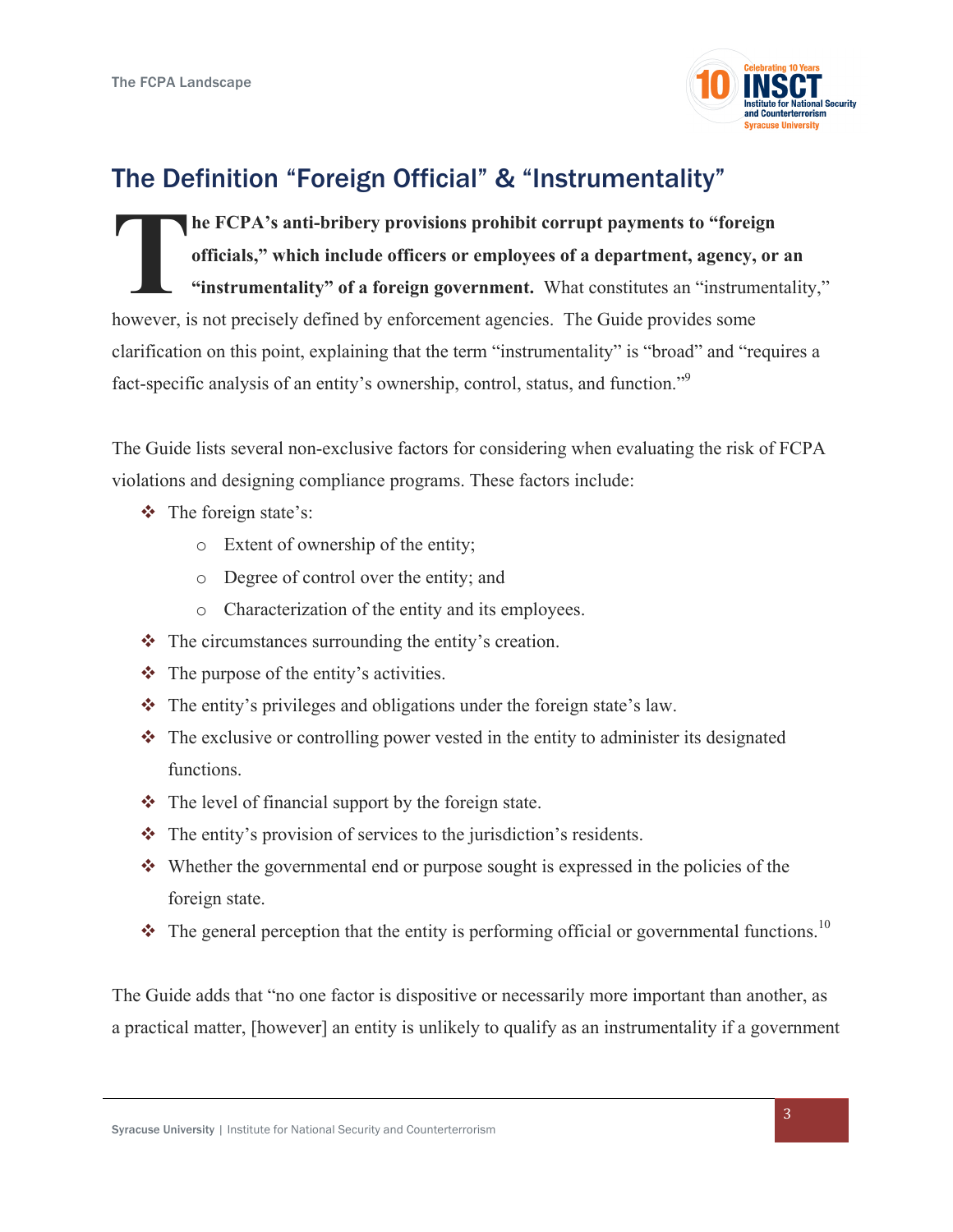

does not own or control a majority of its shares.<sup>"11</sup> Emphasizing that there is no hard rule, the Guide then cautions that "there are circumstances in which an entity *would* qualify as an instrumentality absent 50% or greater foreign government ownership."12 The degree of a foreign government's control over a company is weighted heavily.

For example, Alcatel-Lucent S.A., a French telecommunications company, and three of its subsidiaries were convicted of paying bribes to employees of a Malaysian telecommunications company that was 43% owned by Malaysia's Ministry of Finance.<sup>13</sup> Despite the minority ownership of the company, the Ministry held the status of a special shareholder, had veto power over all major expenditures, controlled important operational decisions, and the most senior company officials were political appointees.<sup>14</sup> Hence, the company was held to be an instrumentality of the Malaysian government because the government had substantial control over the company.<sup>15</sup>

The definition of "instrumentality" is increasingly litigated by people accused of bribing foreign officials, since only officials working for "instrumentalities" are the subject of FCPA prosecutions. The accused need only demonstrate that the official's employer is not an instrumentality to escape prosecution. The Lindsey Manufacturing case is demonstrative.<sup>16</sup> The DOJ indicted defendants based on bribery payments made to officials at the Mexican Comisión Federal de Electricidad ("CFE"). The court answered the threshold question of whether CFE was an instrumentality by identifying a non-exhaustive list of characteristics that mirror those in the Guide above, including:

- $\cdot \cdot$  The entity provides a service to the citizens—indeed, in many cases to all the inhabitants—of the jurisdiction.
- $\cdot \cdot$  The key officers and directors of the entity are, or are appointed by, government officials.
- $\cdot \cdot$  The entity is financed, at least in large measure, through governmental appropriations or through revenues obtained as a result of government-mandated taxes, licenses, fees or royalties, such as entrance fees to a national park.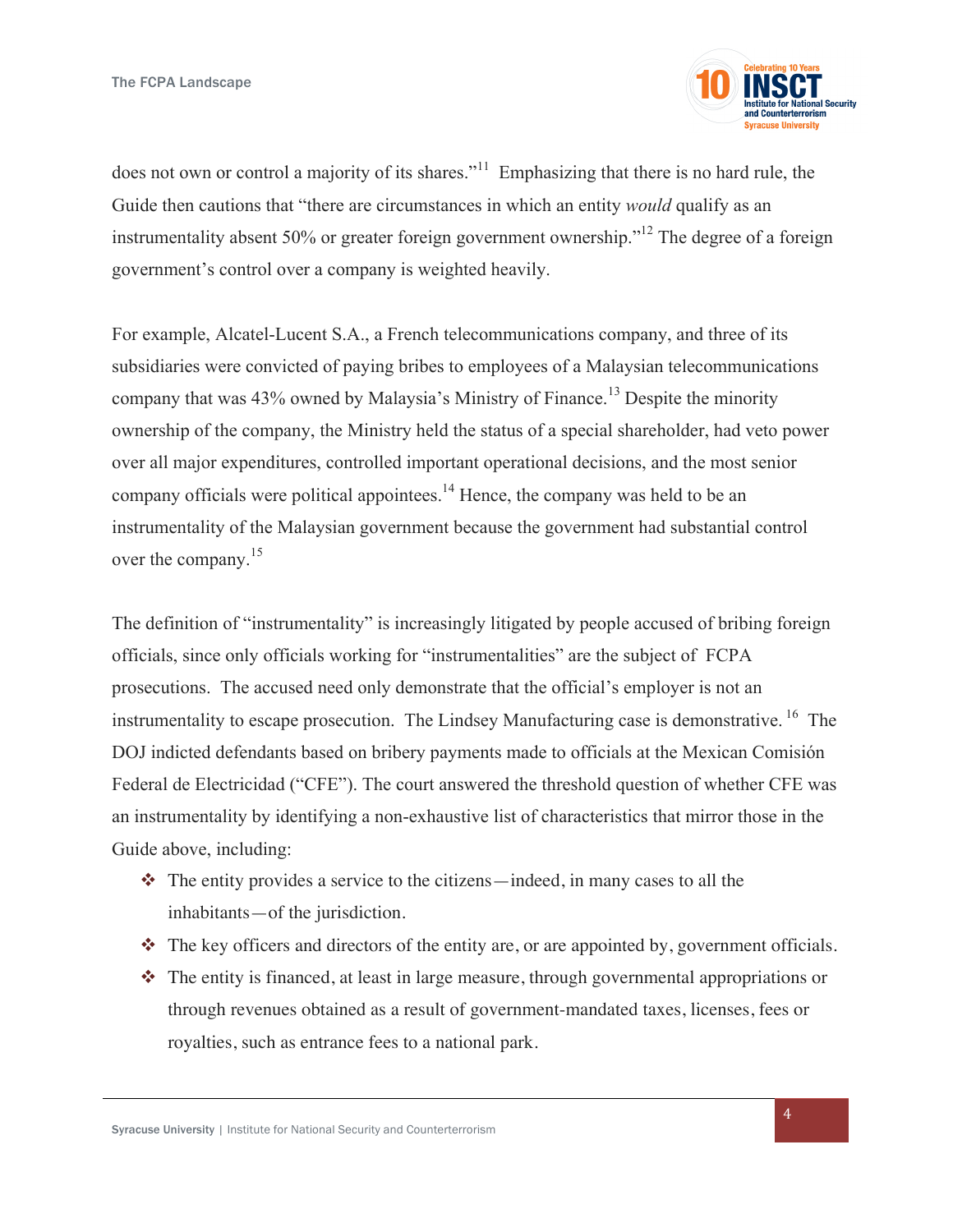

- $\cdot \cdot$  The entity is vested with and exercises exclusive or controlling power to administer its designated functions.
- $\bullet$  The entity is widely perceived and understood to be performing official (i.e., governmental) functions.<sup>17</sup>

The court concluded that CFE has all these characteristics: it was created by statute as a "decentralized public entity"; its governing Board was comprised of various high-ranking governmental officials; it described itself as a government agency; and it performed a function the supply of electricity—that the Mexican nation has described as a quintessential government function (even noting that the Mexican Constitution even explicitly recognizes the supply of electric power as "exclusively a function of the general nation").<sup>18</sup> All factors considered, the court held that CFE was an instrumentality of the Mexican Government within the meaning of the FCPA.

Like other areas of the law where determinations are made based on multiple factors without clear rules for weighing them against each other, the concept of "instrumentality" will likely remain a source of contention in FCPA enforcement.

## Acceptable Gifts, Entertainment, & Travel

**he FCPA prohibits the corrupt "offer, payment, promise to pay, or authorization of the payment of any money, or offer, gift, promise to give, or authorization of the giving of anything of value to" a foreign official for the purpose of obtaining or retaining business.19** Giving gifts, entertainment, and travel expenses for customers, potential customers, investors, conference guests, and third-party representatives is a common practice in many industries. The Guide itself acknowledges that "a small gift or token of esteem or gratitude is often an appropriate way for business people to display respect for each other."<sup>20</sup> This is **T**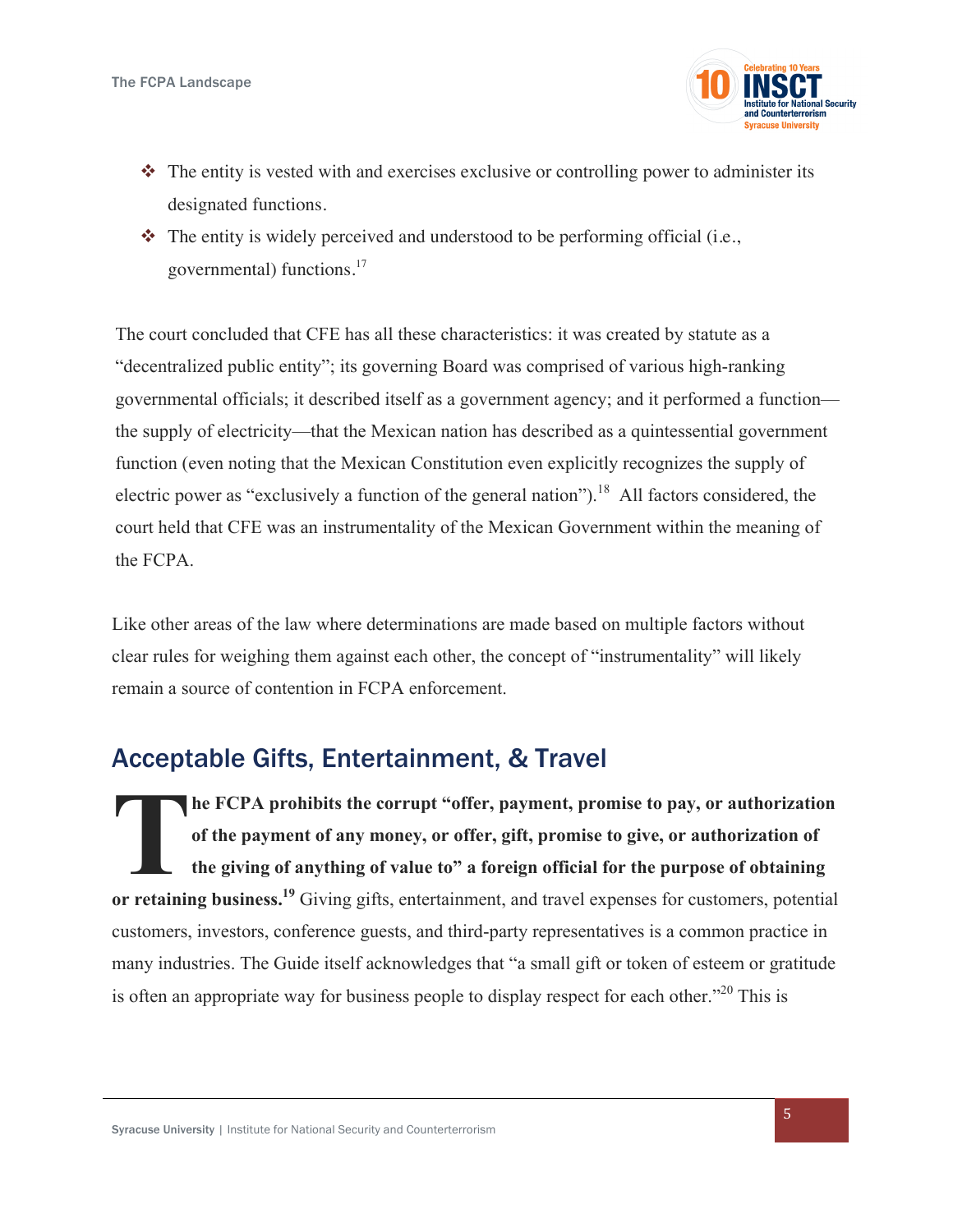

acceptable because items of nominal value are unlikely to influence a government official. Gifts must be:

- (1) Given openly and transparently.
- (2) Properly recorded in the giver's books and records.
- (3) Provided only to reflect esteem or gratitude.
- (4) Permitted under local law.<sup>21</sup>

The FCPA Guide emphasizes that it is the payor's *intent—not* a threshold monetary value—that is the critical factor in determining whether a gift, entertainment, or travel expense for a foreign official violates the  $FCPA<sup>22</sup>$  To be corrupt, there must be an intent or desire to wrongfully influence the recipient.<sup>23</sup> The purpose of the intent requirement is to "protects companies that engage in the ordinary and legitimate promotion of their business while targeting conduct that seeks to improperly induce officials into misusing their positions."<sup>24</sup> Cups of coffee, taxi fare, or company promotional items of nominal value would almost never violate the FCPA. Fur coats and trips for a government official and his wife to Europe for non-business purposes are not appropriate gifts.<sup>25</sup> The DOJ publishes opinions to help businesses select gifts, entertainment, or travel expenditures for foreign officials.

In FCPA Opinion 11-01, the DOJ considered allowing a U.S. adoption service provider to pay for a two-day trip to the U.S. by one official from each of two foreign agencies to learn more about its services. 26 The DOJ relied on the following facts:

- $\cdot$  Two officials would be selected by their agencies, without the involvement of the hosting company.
- $\cdot$  The company would pay for economy class air fare, domestic lodging, local transport, and meals.
- $\cdot \cdot$  The company would host only the officials, not their family members.
- $\cdot \cdot$  The company would pay all costs directly to the vendors and would not provide cash directly to the officials.

Syracuse University | Institute for National Security and Counterterrorism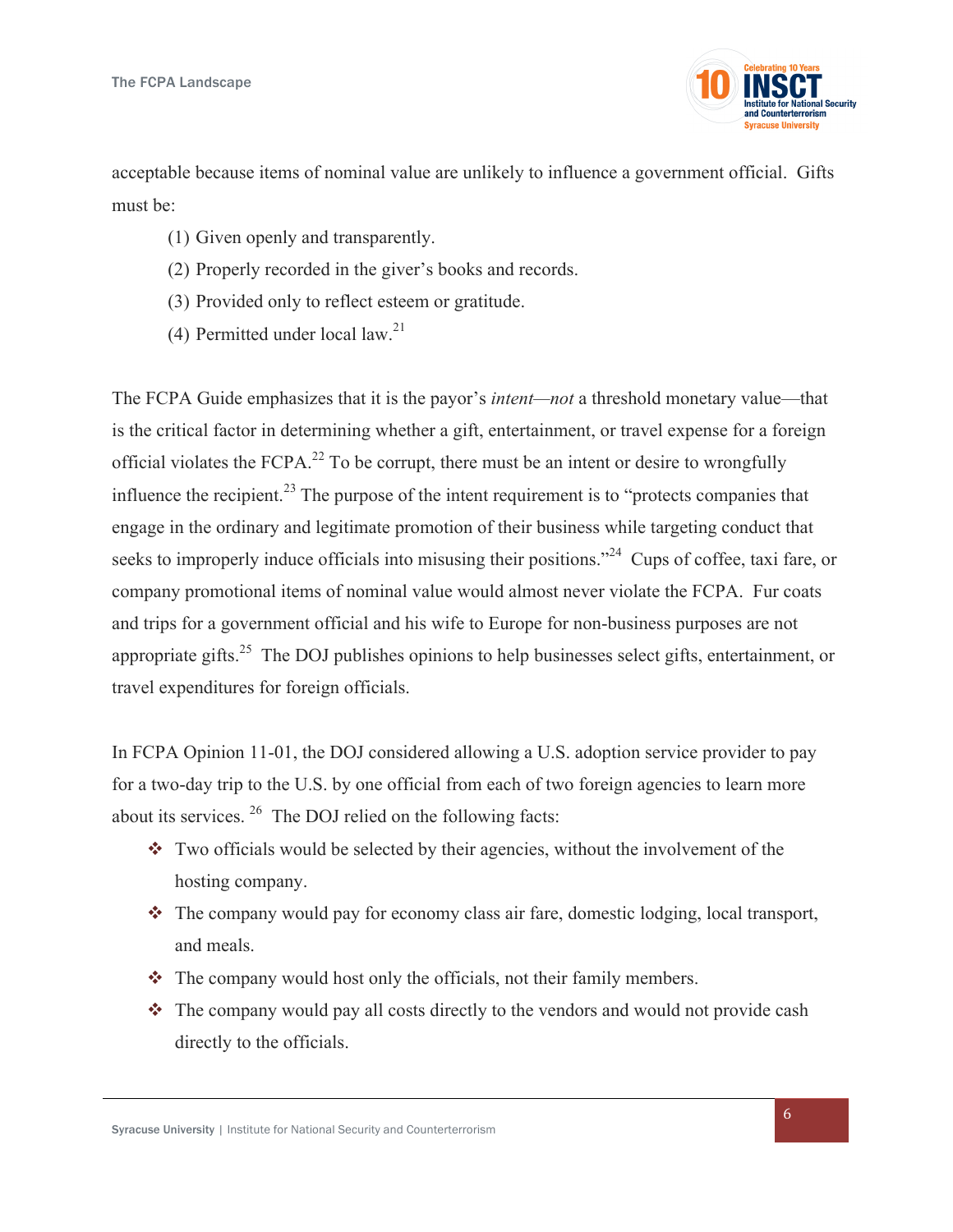

- Any souvenirs would bear the company's logo and would be of nominal value.
- $\cdot \cdot$  The company would not host or fund any side trips or entertainment.

The DOJ opined that paying for such a trip would not violate the FCPA, as the expenses contemplated are reasonable under the circumstances and directly relate to "the promotion, demonstration, or explanation of [the Requestor's] products or services" as required in 15 U.S.C.  $§ 78dd-2(c)(2)(A).$ 

In FCPA Opinion Release  $07-01$ ,<sup>27</sup> the Department issued an opinion regarding a company's plan to cover the expenses for a trip by a six-person delegation from an Asian government. The purpose of the visit was to familiarize the delegates with the nature and extent of the company's operations and to establish the business's credibility. The four-day visit was limited to domestic economy class travel to one U.S. operations site only. The company planned to pay for the domestic lodging, local transport, and meals for the six officials. The foreign government would pay the costs of the international airfare. The company averred that:

- $\cdot$  It did not conduct operations in the foreign country or with the foreign government;
- $\cdot$  It did not select the delegates who will participate in the visit;
- $\cdot$  The delegates had no direct authority over decisions relating to potential contracts or licenses necessary for operating in the foreign country;
- $\cdot$  It intends to pay all costs directly to the providers; no funds will be paid directly to the foreign government or the delegates;
- $\div$  It will not pay any expenses for spouses, family, or other guests of the officials;
- $\triangle$  Any souvenirs that the requestor may provide to the delegates would reflect the requestor's name and/or logo and would be of nominal value;
- v Apart from meals and receptions connected to meetings, speakers, or events the requestor is planning for the officials, it will not fund, organize, or host any entertainment or leisure activities for the officials, nor will it provide the officials with any stipend or spending money; and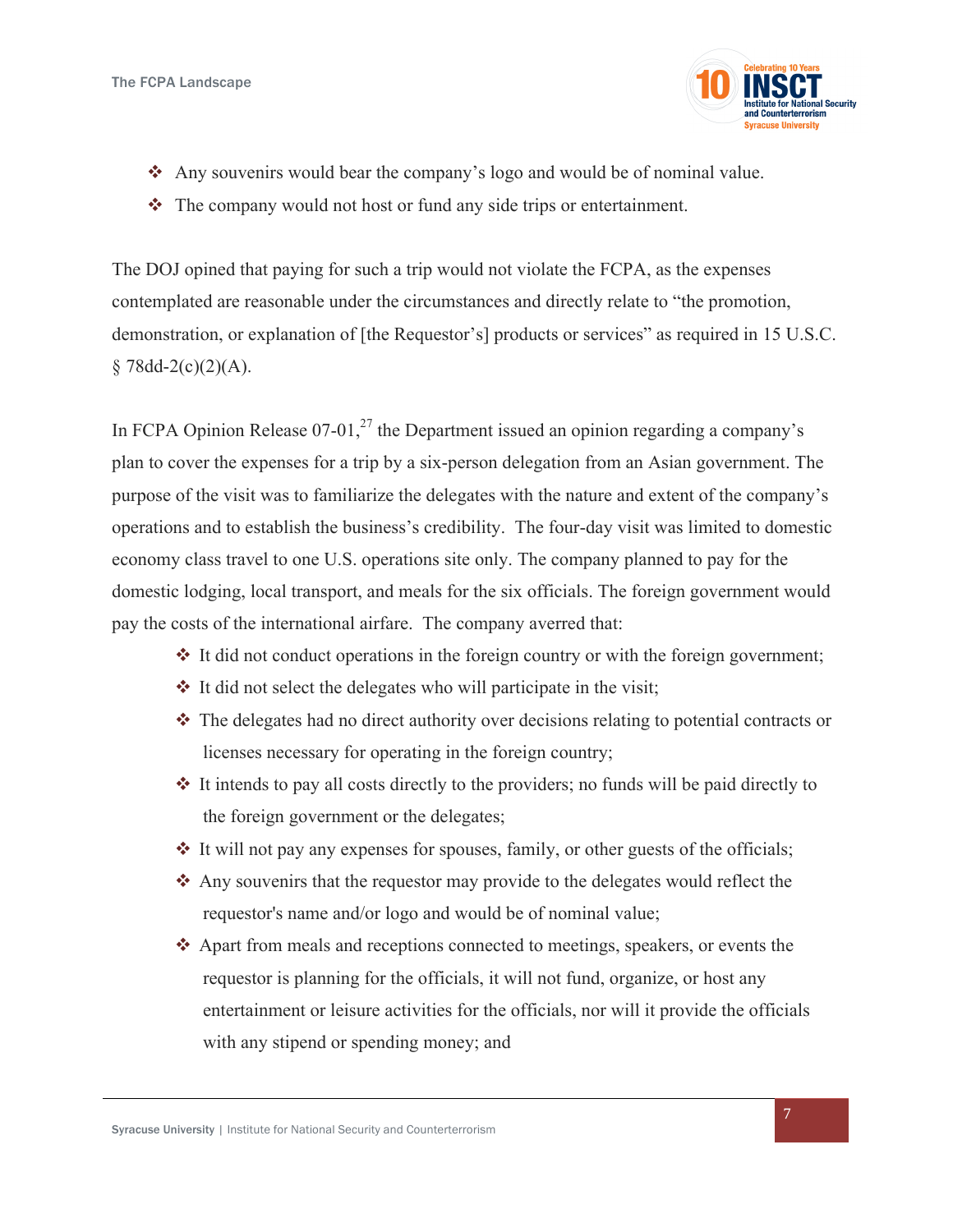

 $\triangle$  All costs and expenses incurred by the requestor in connection with the visit will be properly and accurately recorded in the requestor's books and records.

Based upon all of the facts and circumstances the Department indicated it would not investigate or prosecute the company for any violations of the gifts, entertainment, and travel prohibitions of the FCPA.

In September 2007, the DOJ released FCPA Opinion Release  $07-02$ ,<sup>28</sup> issuing an opinion in response to a private insurance company in the U.S., declining to take enforcement action if the company proceeded with sponsoring domestic expenses for a trip by six officials from an Asian government for an educational program at the company's U.S. headquarters. The company planned to sponsor junior to mid-level government officials to attend an annual internship program for foreign insurance regulators sponsored by the National Association of Insurance Commissioners. The purpose of the visit was to familiarize the officials with the operation of a U.S. insurance company. The company did not select the officials who would participate, nor host families of the delegates. The costs were paid directly to providers. Any souvenirs would be modest and bear the company's logo, and the company had no non-routine business pending before the agency that employed the officials.

U.S. telecommunications firm UTStarcom, Inc.'s activities clearly fall on the other end of the spectrum.<sup>29</sup> The company arranged and paid for foreign officials travel to Hawaii, Las Vegas, and New York City, including cash allowances of between \$800 and \$3,000 per person. The trips were recorded as training expenses at UTStarcom facilities, despite UTStarcom having no facilities in these areas. In the end, UTStarcom admitted guilt for its role in corruptly spending nearly \$7 million on lavish gifts and 225 all-expenses paid executive "training" trips for existing and prospective foreign government customers under the pretense of conducting legitimate training exercises in order to obtain and retain lucrative telecommunications contracts.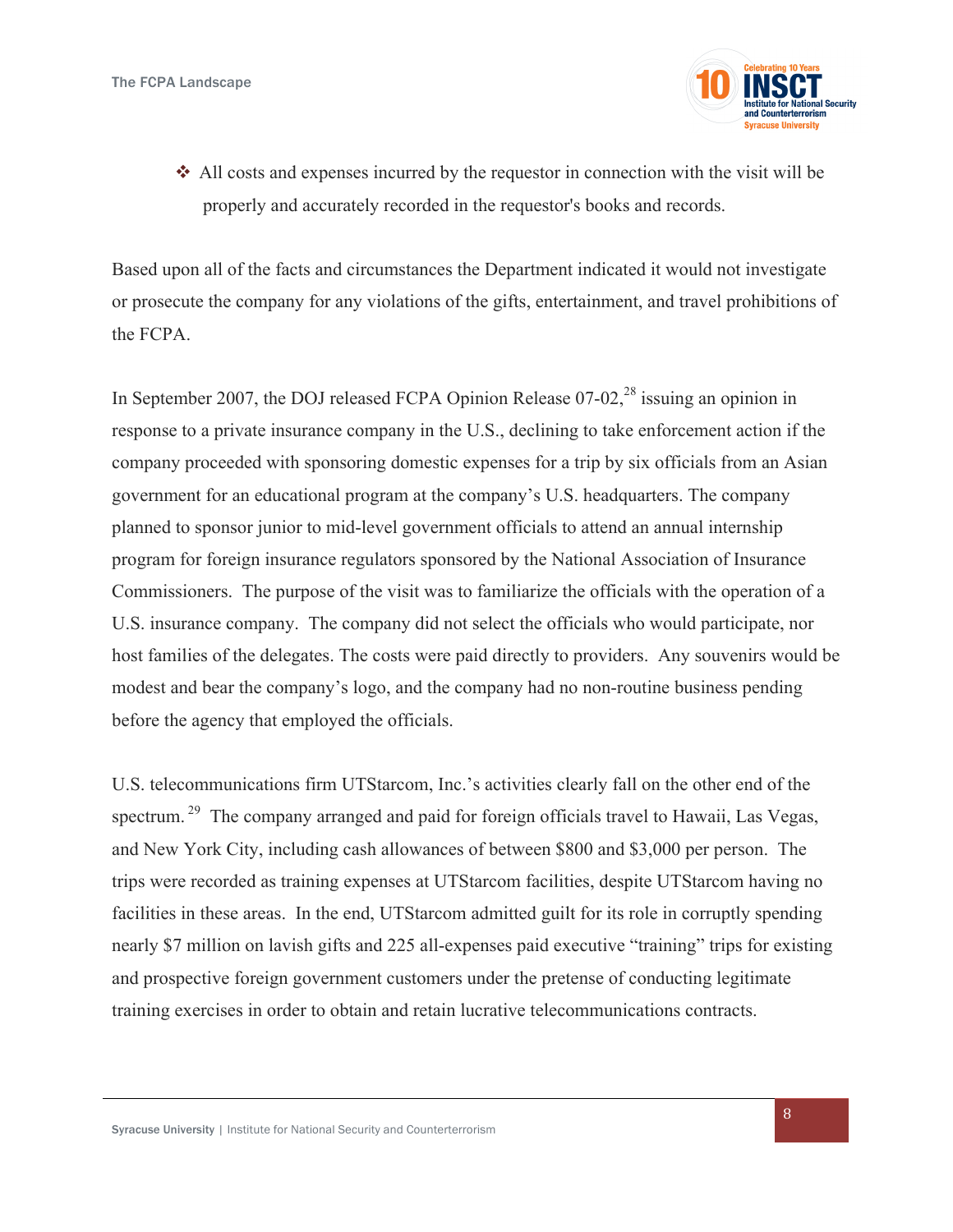

Law makers, and those who strive to comply with their mandates, struggle with intent requirements that cannot be proved directly but must be inferred from surrounding facts and circumstance. Couple an intent requirement with the natural variation in gift giving, hospitality, and business promotion and this area of enforcement must remain highly fact-bound and contentious.

# Enforcement Actions Often Target Individuals

**he FCPA is not just for businesses, and a growing number of prosecutions involve individuals.** A few examples illustrate the breadth of the activities that fall under the statute. **T**

The FCPA applies to individuals who bribe on behalf of their companies and those that bribe for personal gain. Nexus Technologies Inc. (Nexus), was a Philadelphia-based export company that identified U.S. vendors for contracts opened for bid by the Vietnamese government and Vietnamese companies. In a classic FCPA prosecution, three former executives and a partner admitted to conspiring to bribe officials of the Vietnamese government in exchange for contracts to supply equipment and technology to Vietnamese government agencies from 1999 to 2008.<sup>30</sup>

In a case of bribery for personal gain, former Congressman William Jefferson of Louisiana was sentenced to 13 years in prison for violations of the Foreign Corrupt Practice Act and ordered to forfeit more than  $$470,000$ .<sup>31</sup> Jefferson accepted bribes exchange for promoting business ventures that included telecommunications deals in Nigeria, Ghana, and elsewhere; oil concessions in Equatorial Guinea; satellite transmission contracts in Botswana, Equatorial Guinea, and the Republic of Congo; and development of different plants and facilities in Nigeria.

Prosecutions go awry in the FCPA landscape, too. After years of investigation and two mistrials, the DOJ was forced to dismiss most of the indictments against dozens of U.S. employees arrested at the SHOT Show. The SHOT Show is the world's largest shooting, hunting, and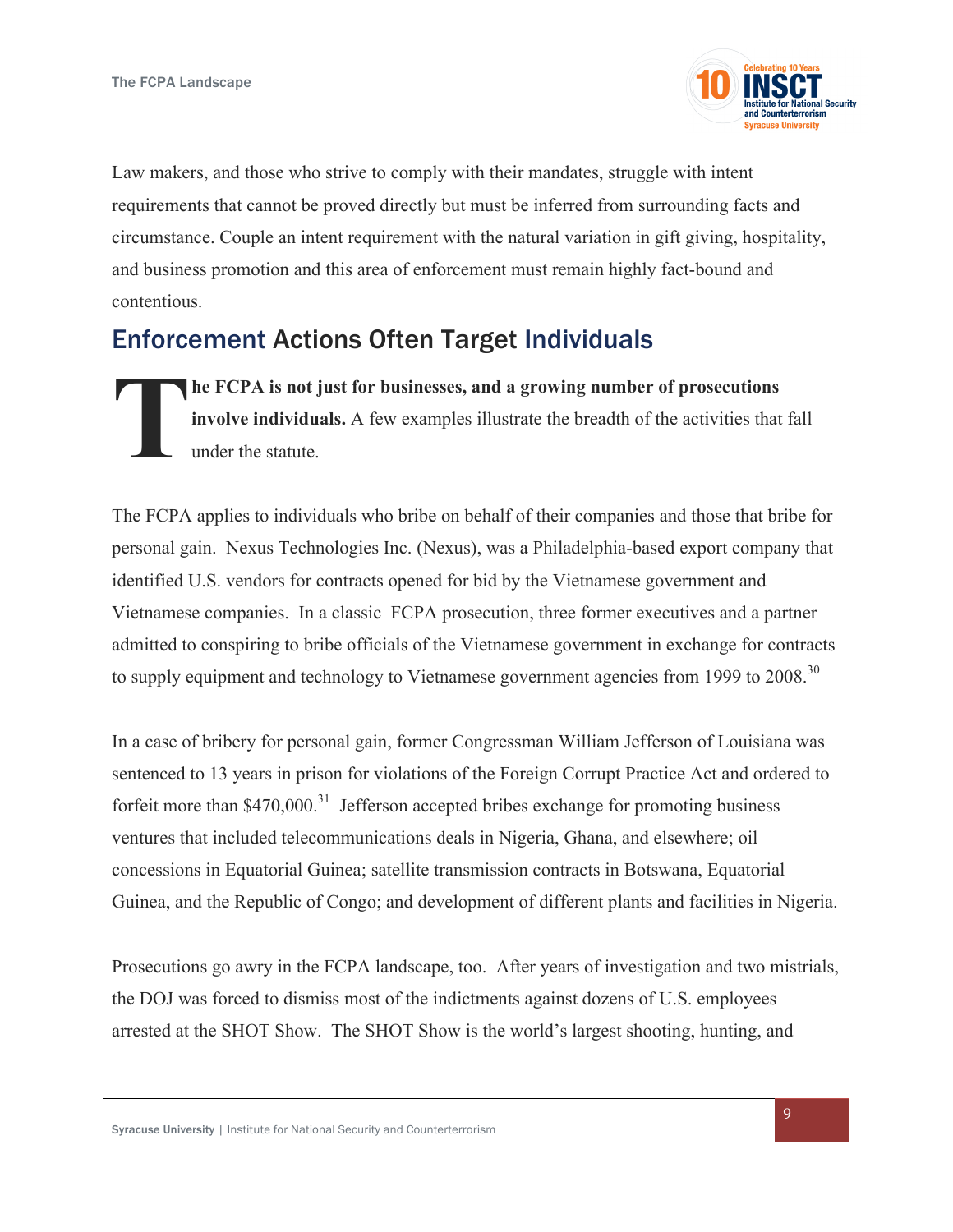

outdoor tradeshow, held each year in Las Vegas, NV. In 2010, the DOJ arrested 22 American employees throughout various military and police equipment industry companies in a large-scale undercover sting operation at the show. In the indictment, the DOJ alleged that these employees concealed roughly \$4.4 million in payments to foreign officials and their agents between 2001 to 2006,32 including payments for sales to the United Nations to supply equipment for its missions in Iraq.33 One of the government's primary witnesses had credibility problems and the government failed to obtain guilty verdicts, but the case did result in several pleas and settlement agreement fees.<sup>34</sup> Despite the marginal results for prosecutors, the case should serve as a powerful deterrent for individuals considering bribery when interacting with foreign officials.

The FCPA applies to those who pay bribes, not those who receive them, <sup>35</sup> but the U.S. government is working to deter payees as well. Film producers Gerald and Patricia Green were charged with paying \$1.8 million in bribes to the Tourism Governor of Thailand for contracts that awarded them rights to produce the Bangkok Film Festival.<sup>36</sup> The Greens were convicted pursuant to the FCPA in May 2011 and given light sentences (six months jail time with three years supervised release).<sup>37</sup> But in this case, the Government also pursued the Thai officials whom the Greens paid, a mother-daughter pair Juthamas and Jittisopa Siriwan.<sup>38</sup> In order to ensure criminal liability for the Siriwans, the Government charged them with allegations of laundering and conspiring to launder the proceeds of the FCPA bribery.<sup>39</sup>

### Compliance Programs

**t is clear that the best way for companies to minimize their potential liability under the FCPA is by implementing compliance programs that deter and detect FCPA violations.** Businesses that violate the FCPA but that have compliance programs in place are more likely to be given reduced sentence amounts and non-prosecution agreements than those that do not have compliance programs.<sup>40</sup> Yet, the business community argues that the best way to demonstrate compliance is less than clear. **I**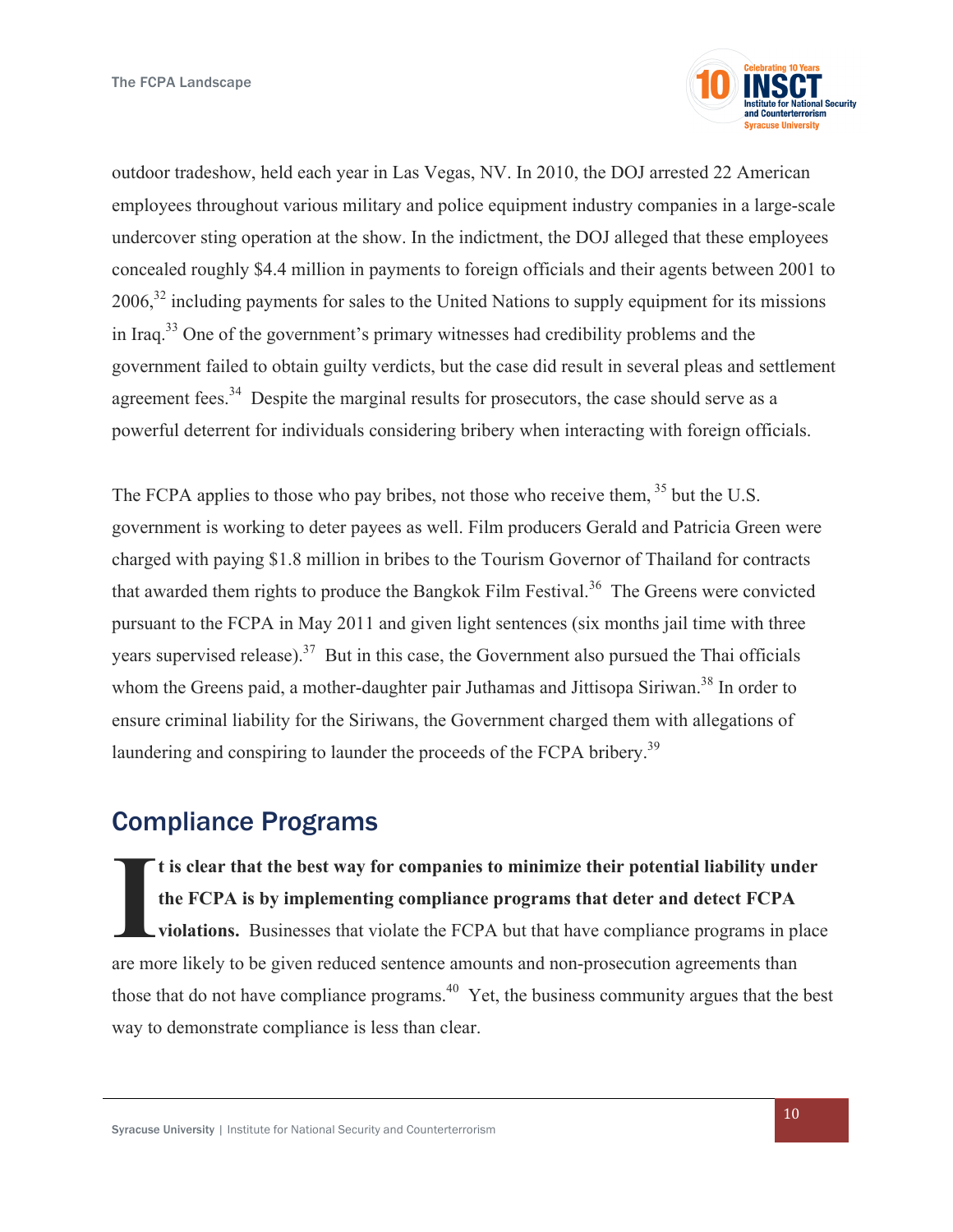

A company implementing new or updating an existing compliance program must consider the extent of business interaction with foreign officials, the corruption index for that country, the existing corporate culture, and current compliance policies. Even the DOJ and SEC stress that appropriate compliance measures will vary widely across individual businesses, so there is no "onesize-fits-all" compliance program model. They employ a pragmatic approach to evaluating compliance programs, asking three basic questions:

- (1) Is the company's compliance program well designed?
- (2) Is it being applied in good faith?
- (3) Does it work?<sup>41</sup>

*"As today's agreement reflects, we are committed to holding corporations accountable for bribing foreign officials while, at the same time, giving meaningful credit to companies that self-report and cooperate with our investigations."*

DOJ Press Release, April 2011

The Guide describes the hallmarks of effective compliance programs:<sup>42</sup>

- **❖** Commitment from Senior Management and a clearly articulated policy against **corruption.** The board of directors and senior executives set the tone for the rest of the company. The DOJ and SEC consider whether senior management clearly articulated the company standards in unambiguous terms, adhered to them scrupulously, and passed them on throughout the company.
- v **Code of Conduct and Compliance Procedures**. The most effective codes are clear, concise, and accessible to all employees and to those conducting business on the company's behalf. Moreover, the code should be in the local language. The DOJ and SEC consider whether the company has taken steps to ensure that the code remains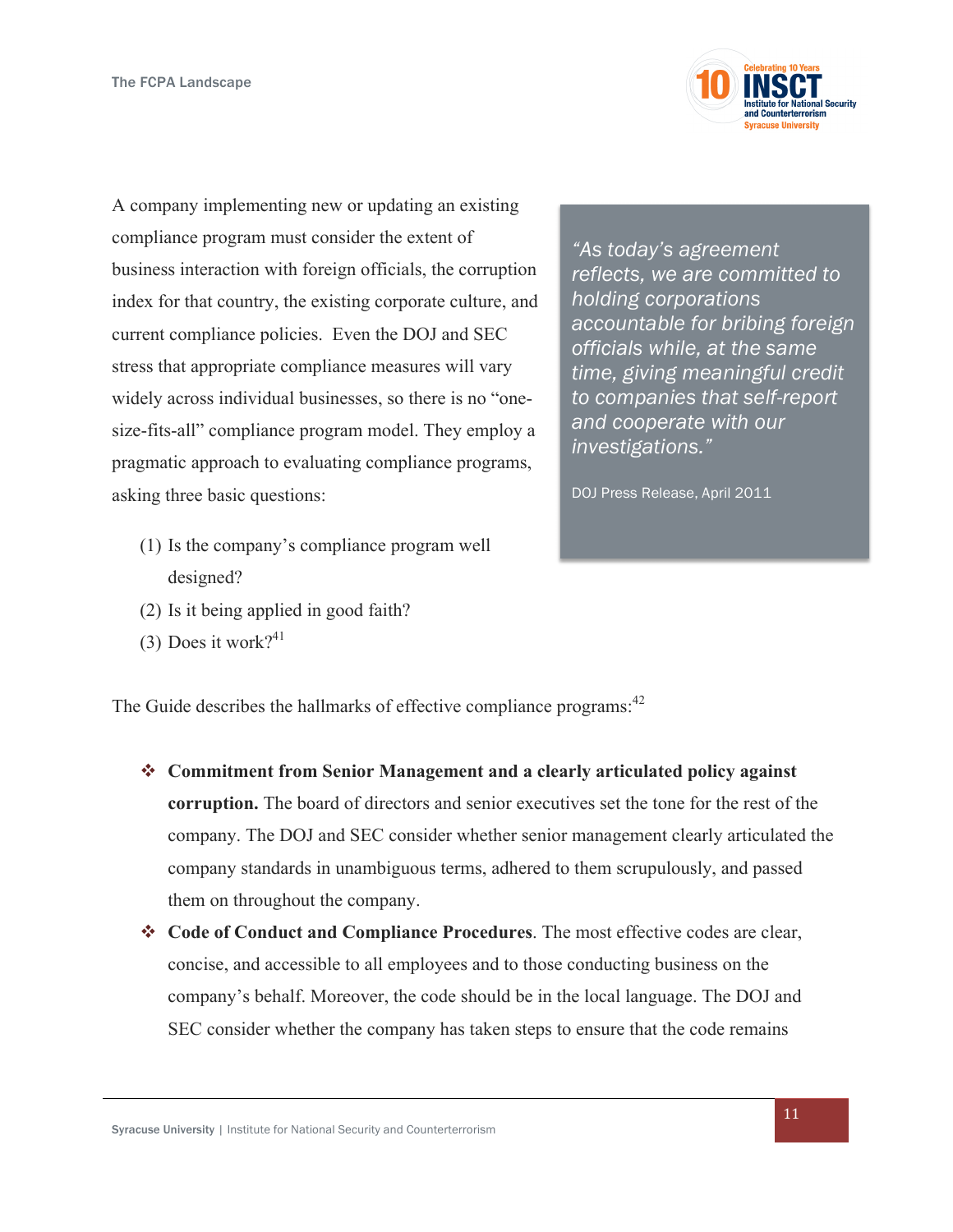

current and effective, including whether the company has reviewed and updated its code. The code should outline responsibilities for compliance within the company including detailed proper internal controls, auditing practices, documentation policies, and disciplinary procedures. No matter what, the code should apply to all levels of employees.

- v **Oversight, Autonomy, and Resources.** The oversight and implementation of the compliance program should be assigned to one or more senior executives in the company. These individuals should have appropriate authority, adequate autonomy, and sufficient resources to ensure the company's compliance.
- v **Risk Assessment.** A company should consider its specific business. A \$1 billion contract in a high-risk country warrants greater scrutiny than a routine gift. The degree of appropriate due diligence depends on the country and industry sector, the business opportunity, potential business partners, the level of involvement with governments, the amount of government regulation and oversight, and exposure to customs and immigration in conducting business affairs.
- v **Training and Continuing Advice.** Policies must be communicated throughout the organization to be effective, which can be done through periodic training and certification.
- v **Incentives and Disciplinary Measures.** The compliance program should apply to everyone within the organization—no one should be beyond its reach. The DOJ and SEC will consider whether the company has appropriate and clear disciplinary procedures, whether those procedures are applied readily and promptly, and whether they are proportionate to the violation. DOJ and SEC encourage companies to have incentives to compliance such as promotions or rewards for improving and developing the compliance program or compliance leadership.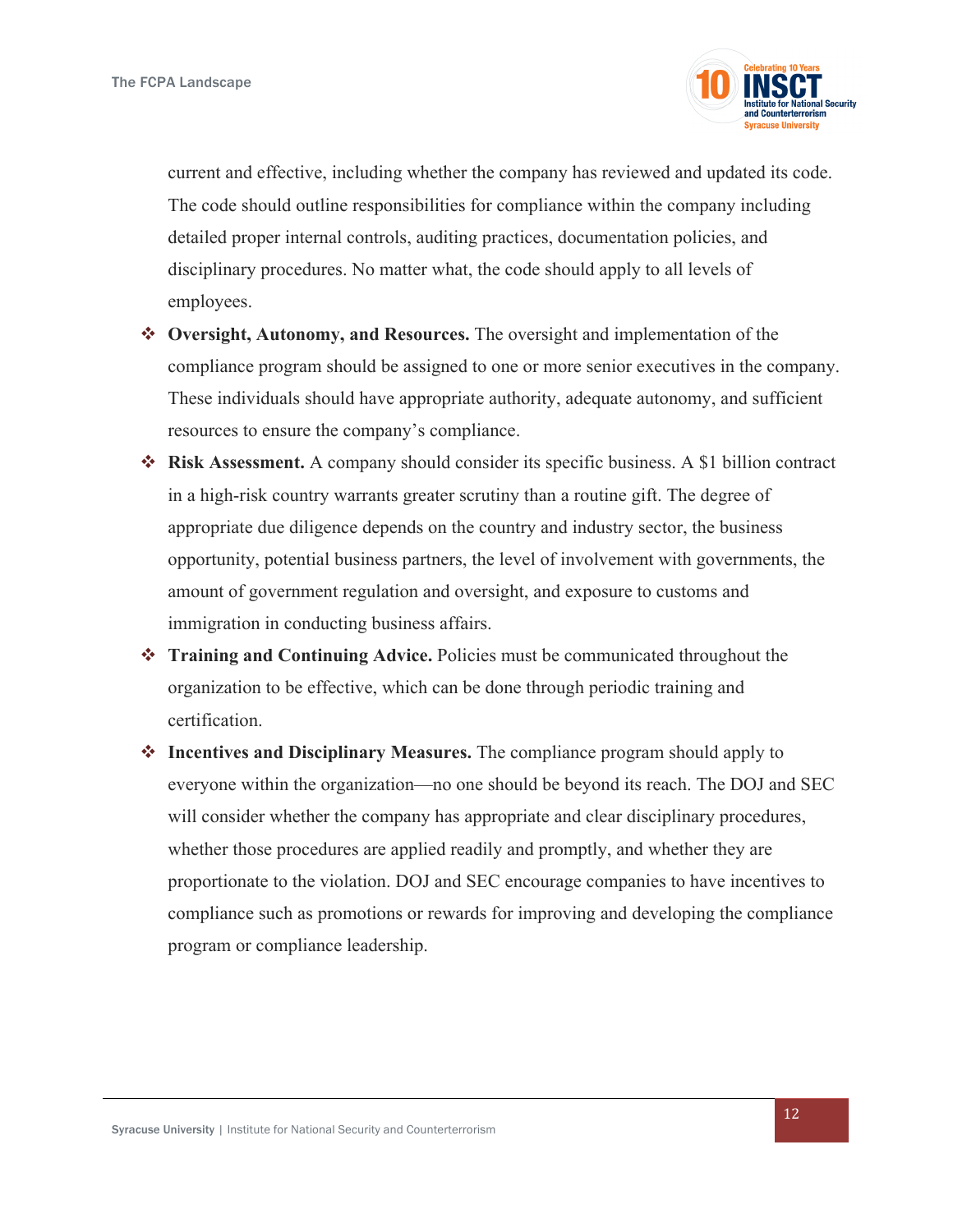

v **Third-Party Due Diligence**. Typically, payments to foreign officials are concealed with the use of third parties. DOJ and SEC consider the risk-based due diligence on the

company's part in hiring third party agents and consultants. Three guiding principles apply:

- o Companies should understand the qualifications and associations of thirdparty partners, including its business reputation and relationship with foreign officials.
- o Companies should have an understanding of the business rationale for including the third party in the transaction.
- o Companies should undertake on-going monitoring of third-party relationships.

*"After considering all the available facts and circumstances, including that Morgan Stanley constructed and maintained a system of internal controls, which provided reasonable assurances that its employees were not bribing government officials, the Department of Justice declined to bring any enforcement action against Morgan Stanley related to Peterson's conduct."* 

DOJ Press Release, Former Morgan Stanley Managing Director Pleads Guilty for Role in Evading Internal Controls Required by FCPA, April 25, 2012

- o Additionally, third parties should be provided with information about the compliance program and commitment to ethical and lawful business practices. Where appropriate, the third party should assure (through certificates or otherwise) the company of reciprocal commitments.
- v **Confidential Reporting and Internal Investigation.** Employees should be able to report suspected or actual misconduct without the fear of retaliation. Once an allegation is made, the company should have an effective process for investigating the allegation and documenting the company's response.
- v **Continuous Improvement, Periodic Testing, and Review.** A compliance program should constantly evolve. As the compliance program is followed in practice, it can be improved as weaknesses are uncovered.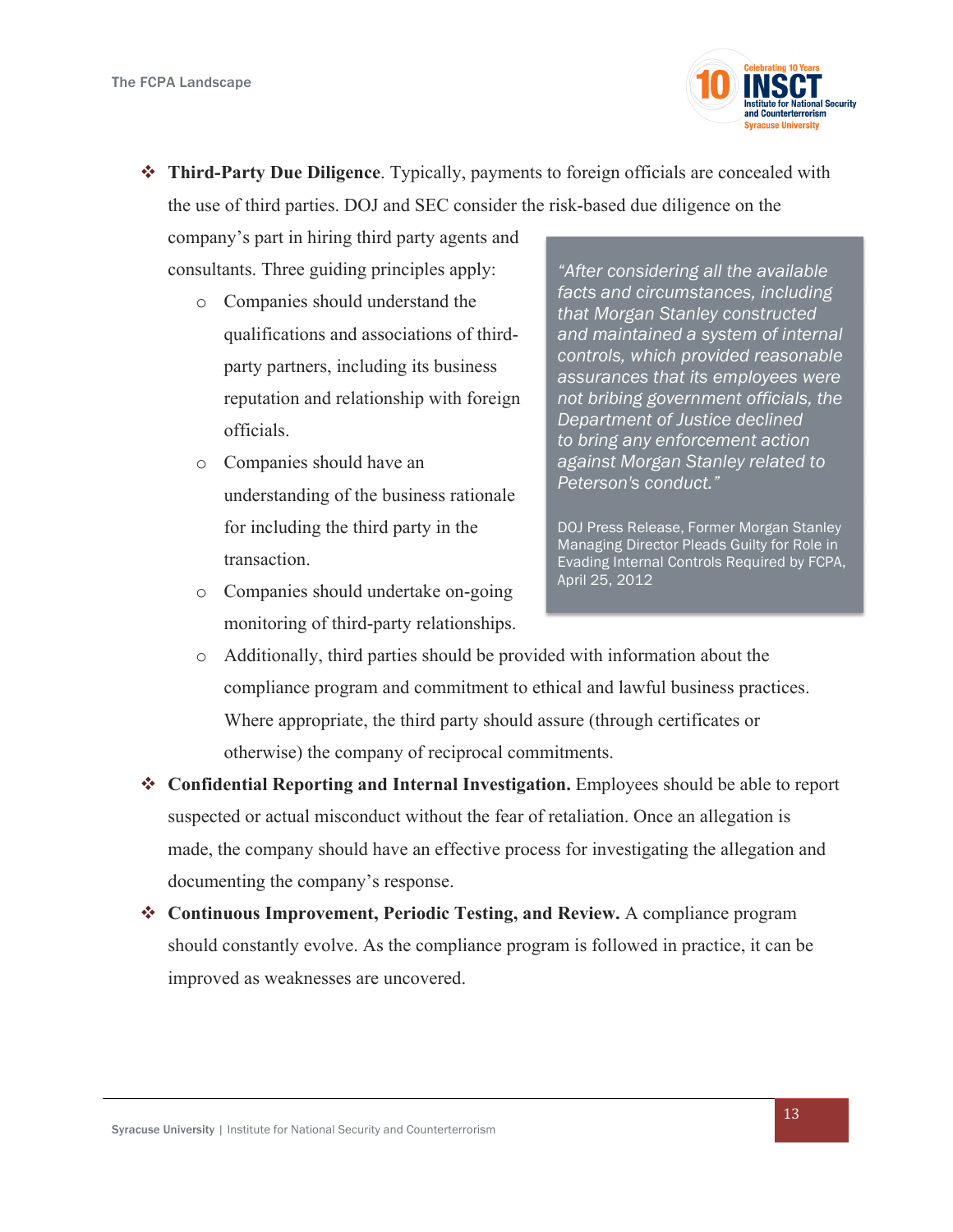

v **Mergers and Acquisitions: Pre-Acquisition Due Diligence and Post-Acquisition Integration.** Pre-acquisition due diligence demonstrates to the DOJ and SEC a company's commitment to compliance, and such diligence is taken into account when evaluating potential enforcement action. Additionally, once acquired, the acquiring company should incorporate the acquired company into all of its internal controls and its compliance program. Companies should also consider training new employees.

Morgan Stanley, Johnson & Johnson, and Noble Corporation are all examples of companies that have successfully limited their criminal liability and the fees associated with FCPA violations by virtue of robust compliance programs and extensive cooperation with enforcement agencies.

While the DOJ charged a former Morgan Stanley managing director with violating the FCPA, the company itself avoided prosecution by virtue of its robust anti-corruption compliance program**.** This appears to be the first case in which the federal government has publicly credited a company's compliance program in support of a decision not to prosecute, and stands as a prime example of the benefits of implementing effective anti-corruption compliance programs.

Garth Peterson, an American citizen and former Morgan Stanley managing director living in Singapore, pleaded guilty in April 2012 to one-count criminal information charging him with conspiring to evade internal accounting controls that Morgan Stanley was required to maintain under the FCPA.<sup>43</sup> According to court documents, Peterson conspired with others to circumvent Morgan Stanley's internal controls in order to transfer a multi-million dollar property interest in a Shanghai building to himself and a Chinese public official with whom he had a personal relationship. The transaction itself was in clear violation of the FCPA. It was only through Peterson's misrepresentation of the real estate sale that he was able to avoid Morgan Stanley's good faith efforts at complying with the FCPA. In total, Peterson's fraudulent representations resulted in financial gain for him and his co-conspirators in excess of \$2.5 million.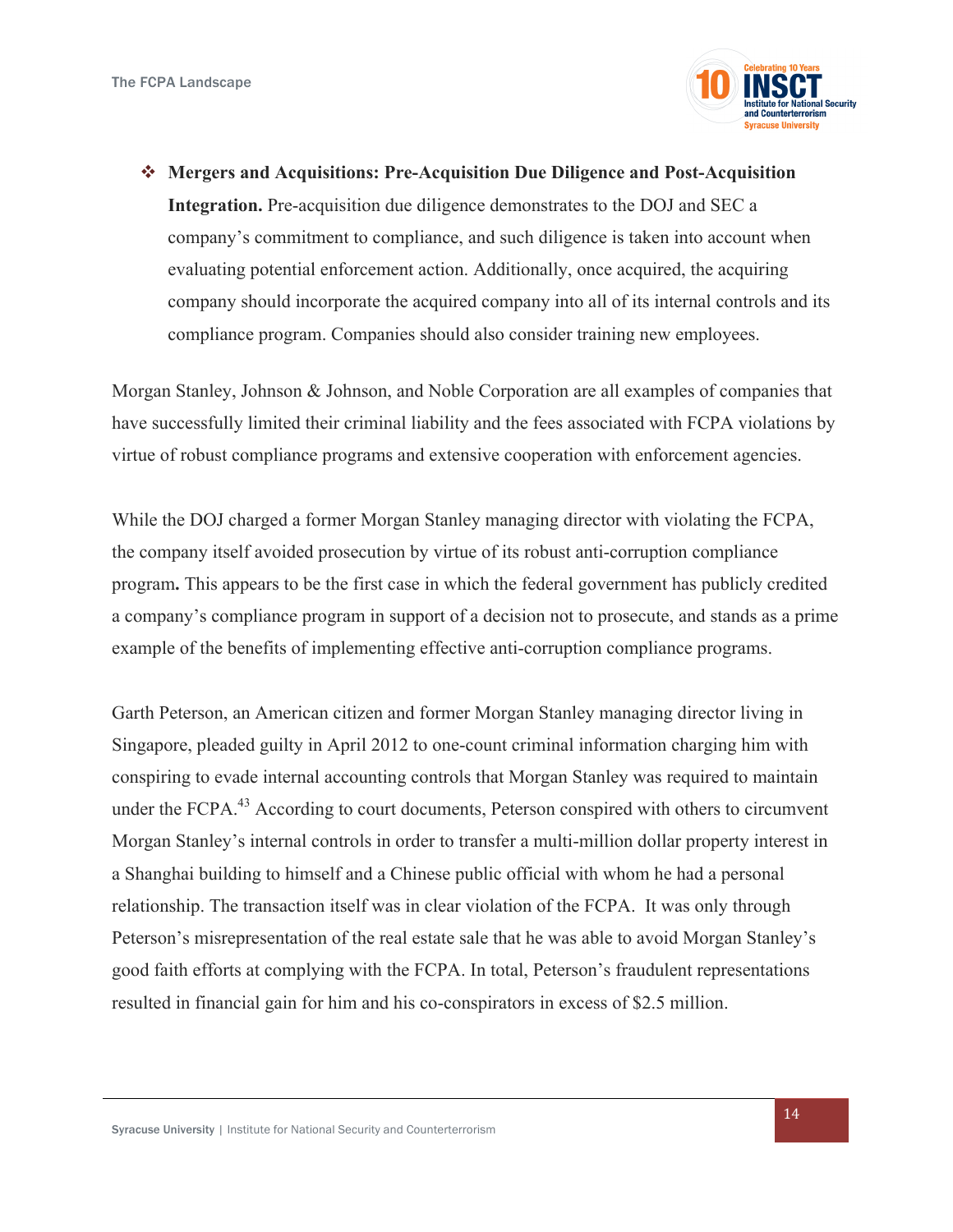

Given that Peterson was a managing partner at Morgan Stanley, the DOJ and SEC might have imputed his behavior to the company and charged Morgan Stanley with corporate violations of the FCPA. However, both the DOJ and SEC declined to charge Morgan Stanley, in large part because of the strength of their existing FCPA anti-corruption compliance program. The DOJ press release stated:

After considering all the available facts and circumstances, including that Morgan Stanley constructed and maintained a system of internal controls, which provided reasonable assurances that its employees were not bribing government officials, the Department of Justice declined to bring any enforcement action against Morgan Stanley related to Peterson's conduct. The company voluntarily disclosed this matter and has cooperated throughout the department's investigation.<sup>44</sup>

The SEC criminal complaint reveals the details of Morgan Stanley's anti-corruption compliance program and how it directly related to Peterson's activities,<sup>45</sup> specifying the following:

- Morgan Stanley trained Peterson on anti-corruption policies and the FCPA at least seven times between 2002 and 2008. In addition to other live and web-based training, Peterson participated in a teleconference training conducted by Morgan Stanley's Global Head of Litigation and Global Head of Morgan Stanley's Anti-Corruption Group in June 2006.
- Morgan Stanley distributed to Peterson written training materials specifically addressing the FCPA, which Peterson maintained in his office.
- $\div$  A Morgan Stanley compliance officer specifically informed Peterson in 2004 that employees of Yongye, a Chinese state operated entity, were government officials for purposes of the FCPA.
- \* Peterson received from Morgan Stanley at least 35 FCPA-compliance reminders. These reminders included FCPA-specific distributions; circulations and reminders of Morgan Stanley's Code of Conduct, which included policies that directly addressed the FCPA; various reminders concerning Morgan Stanley's policies on gift-giving and entertainment; the circulation of Morgan Stanley's Global Anti-Bribery Policy; guidance on the engagement of consultants; and policies addressing specific high-risk events, including the Beijing Olympics.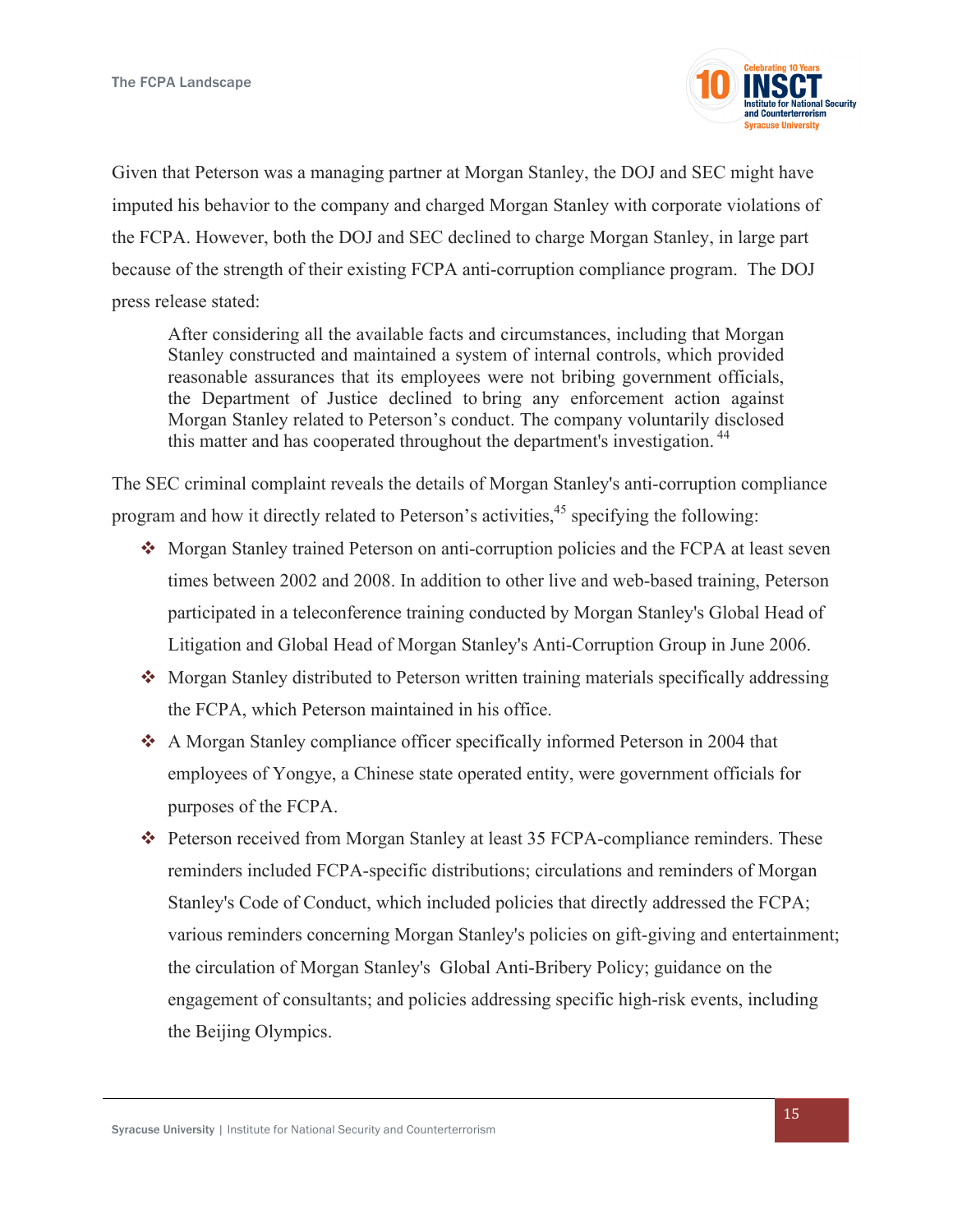

- $\triangleleft$  Morgan Stanley required Peterson on multiple occasions to certify his compliance with the FCPA. These written certifications were maintained in Peterson's permanent employment record.
- \* Morgan Stanley required each of its employees, including Peterson, annually to certify adherence to Morgan Stanley's Code of Conduct, which included a portion specifically addressing corruption risks and activities that would violate the FCPA.
- Morgan Stanley required its employees, including Peterson, annually to disclose their outside business interests.
- $\triangleleft$  Morgan Stanley had policies to conduct due diligence on its foreign business partners, conducted due diligence on the Chinese official and Yongye before initially conducting business with them, and generally imposed an approval process for payments made in the course of its real estate investments. Both were meant to ensure, among other things, that transactions were conducted in accordance with management's authorization and to prevent improper payments, including the transfer of things of value to officials of foreign governments.

The voluntary disclosure, cooperation, and pre-existing compliance program helped shield the company against criminal and civil charges where, as in this case, a rogue agent's corrupt actions violate the FCPA in spite of the company's best efforts to stop such behavior.

In April, 2011, Johnson & Johnson (J & J) violated the FCPA when its subsidiaries made improper payments to government officials in Greece, Poland, and Romania.<sup>46</sup> The payments were intended to induce the purchase of medical devices and pharmaceuticals manufactured by the subsidiaries.<sup>47</sup> J & J was also responsible for kickbacks paid to the former government of Iraq under the United Nations Oil for Food Program to secure contracts to provide humanitarian supplies.<sup>48</sup>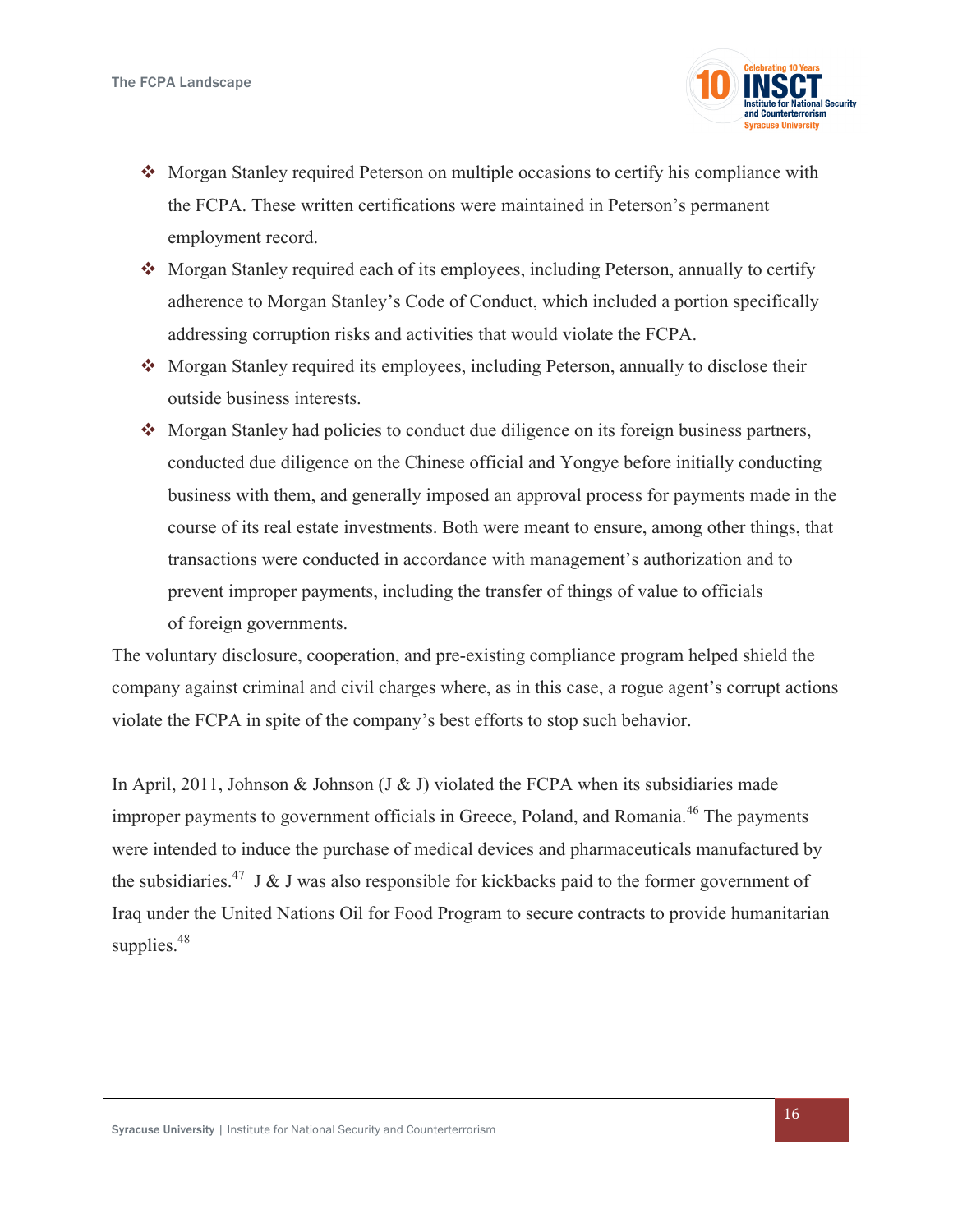

J & J agreed to pay \$21.4 million in criminal penalties as part of a deferred prosecution agreement with the DOJ, but these are reduced penalties.<sup>49</sup> The company cooperated extensively

with the government and helped to identify improper practices in the life sciences industry.<sup>50</sup> As a result of J & J's remediation, improvement of its compliance program, and enhanced compliance undertakings, J & J reached more favorable terms in its agreement with prosecutors. For example, J & J was not required to retain the requisite

*J & J's penalties were reduced because the company cooperated extensively with the government and helped to identify improper practices in the life sciences industry*

corporate monitor. It could self-report to the DOJ on implementation of its remediation and enhanced compliance every six months throughout the duration of the agreement.<sup>51</sup>

Voluntary disclosure—close kin to self-reporting—is a powerful mitigating factor considered by the DOJ and SEC in determining culpability and the related penalties.<sup>52</sup> In November 2012. Swiss company Noble Corporation entered into a non-prosecution agreement with the DOJ which limited their criminal liability for violations of the FCPA and ensured they would not be prosecuted for these infractions. In exchange for the DOJ's commitment not to prosecute, Noble Corporation agreed to pay a \$2.6 million criminal fine, and committed to providing annual written reports updating the Department of Justice on its progress in maintaining and enhancing their compliance programs. $53$ 

The DOJ elected not to prosecute Noble Corporation based on a number of factors, including:

- 1. Noble's discovery of the violations through its own internal investigation;
- 2. Noble's timely, voluntary, and complete disclosure;
- 3. Noble's extensive, thorough, and real-time cooperation with the DOJ and SEC into the criminal conduct in question;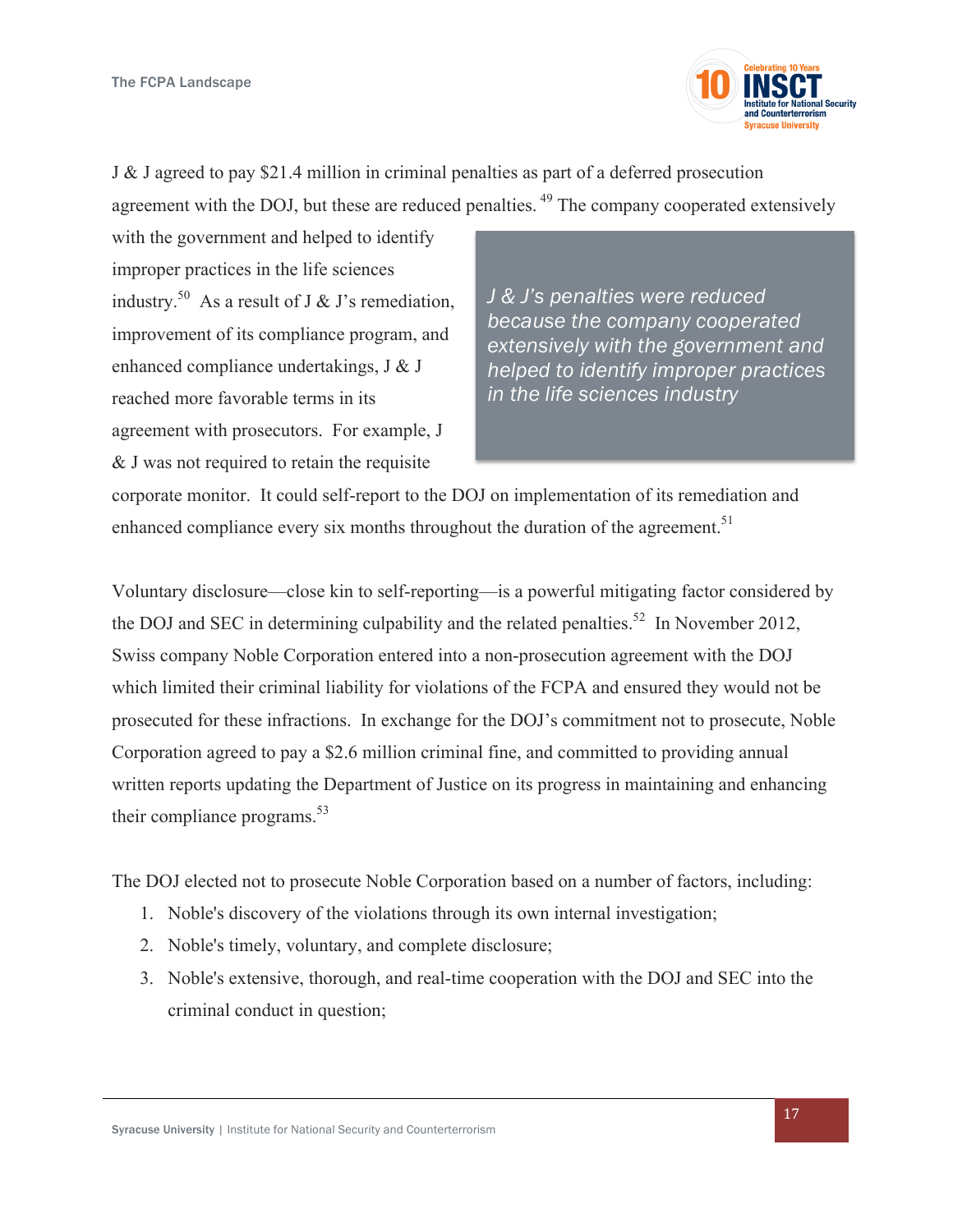

- 4. Noble's voluntary investigation of the Company's business operations throughout the world;
- 5. The existence of Noble's pre-existing compliance program and steps taken by Noble's Audit Committee to detect and prevent improper conduct from occurring;
- 6. Noble's remedial efforts to enhance its compliance program and oversight that have already been undertaken;
- 7. Noble's agreement to continue to implement enhanced compliance measures; and
- 8. Noble's agreement to provide annual, written reports to the Department on its progress and experience in maintaining and, as appropriate, enhancing its compliance policies and procedures.

**Corruption is an extraordinarily fact-specific crime.** The FCPA legal landscape covers a numerous industries and is rife with factor-based analysis and facts-and-circumstances inquiries. It is no wonder that FCPA experts argue that counseling in this area is based primarily on accumulated wisdom and common sense, and that it is more of an art than science.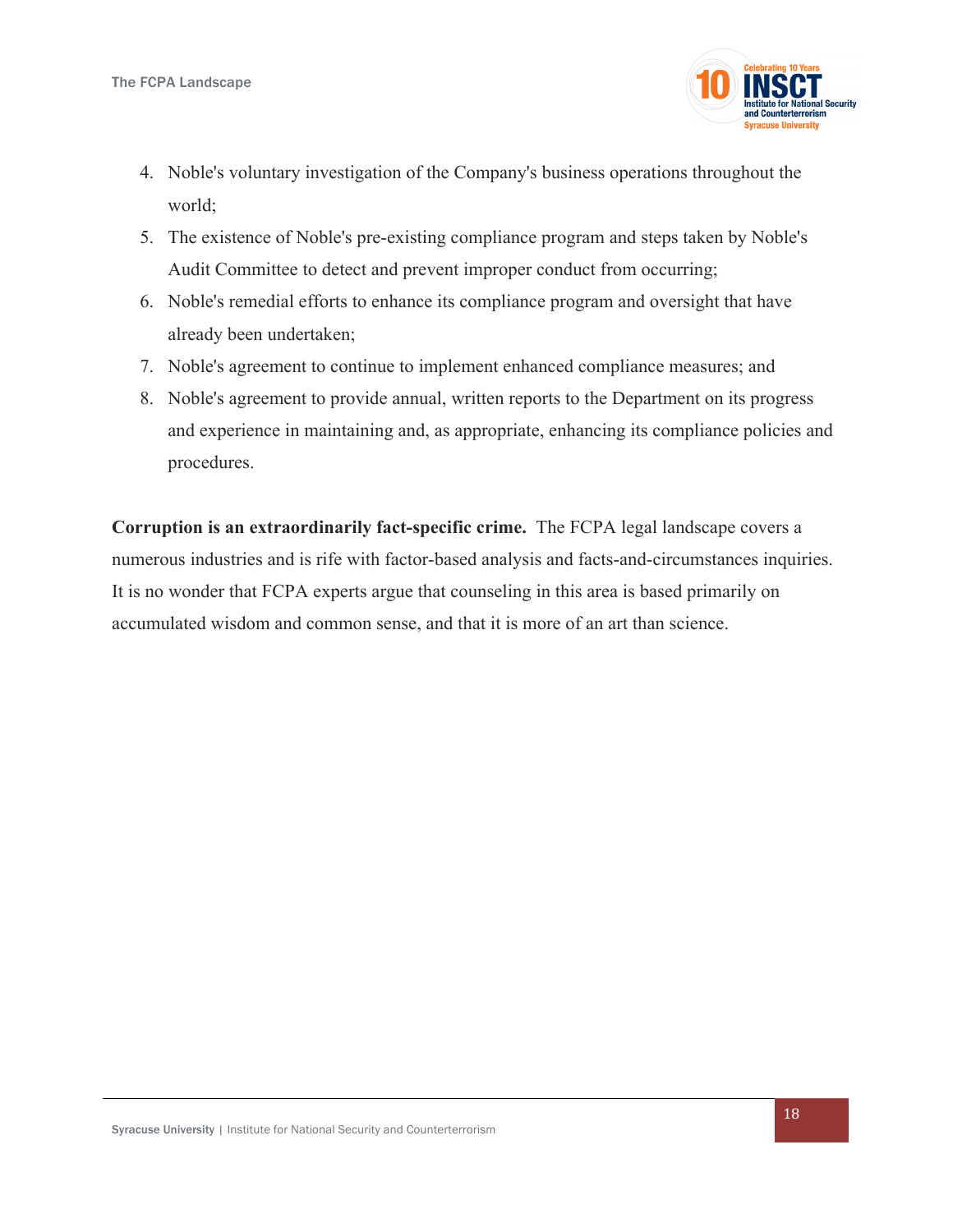

- 
- 

- 
- 

- 
- 
- 
- 
- 
- 
- 
- 

- 
- 

<sup>&</sup>lt;sup>1</sup> See Thomas McSorley, *Foreign Corrupt Practices Act*, 48 Am. Crim. L. Rev. 749, 779 (Spring 2011) <sup>2</sup> CRIM. DIV., U.S. DEPT. OF JUSTICE & ENFORCEMENT DIV., U.S. SECURITIES AND EXCHANGE COMMISSION, FCPA: A RESOURCE GUIDE TO THE U.S. FOREIGN CORRUPT PRACTICES ACT (2012), available at:

www.sec.gov/spotlight/fcpa/fcpa-resource-guide.pdf (Last viewed Feb. 12, 2013) [hereinafter "Guide"] at 22.<br><sup>3</sup> Assistant Attorney General Lanny A. Breuer Speaks at the American Conference Institute's 28th National Conference on the Foreign Corrupt Practices Act, November 16, 2012, available at

http://www.justice.gov/criminal/pr/speeches/2012/crm-speech-1211161.html (last viewed December 28, 2012).<br><sup>4</sup> Including: fines, DPA/NPA penalties, disgorgement, and pre-judgment interest.<br><sup>5</sup> Shearman & Sterling LLP, FCPA

under the Foreign Corrupt Practices Act of 1977

<sup>(</sup>January 2, 2013) *available at www.shearman.com/.../FCPA-Digest-Jan2013\_010213.pdf* (Last viewed February 3, 2013).

<sup>6</sup> CRIM. DIV., U.S. DEPT. OF JUSTICE & ENFORCEMENT DIV., U.S. SECURITIES AND EXCHANGE COMMISSION, FCPA: A RESOURCE GUIDE TO THE U.S. FOREIGN CORRUPT PRACTICES ACT (2012), available at:

www.sec.gov/spotlight/fcpa/fcp**a-resource**-**guide**.pdf (Last viewed Feb. 12, 2013) [hereinafter "Guide"]. <sup>7</sup> Assistant Attorney General Lanny A. Breuer Speaks at the American Conference Institute's 28th National Conference on the Foreign Corrupt Practices Act, November 16, 2012, available at http://www.justice.gov/criminal/pr/speeches/2012/crm-speech-1211161.html (last viewed December 28, 2012).

<sup>&</sup>lt;sup>8</sup> Thomas McSorley, *Foreign Corrupt Practices Act*, 48 Am. Crim. L. Rev. 749, 779-80 (Spring 2011); see also Assistant Attorney General Lanny A. Breuer Speaks at the American Conference Institute's 28th National

Conference on the Foreign Corrupt Practices Act, November 16, 2012, available at http://www.justice.gov/criminal/pr/speeches/2012/crm-speech-1211161.html (last viewed December 28, 2012). <sup>9</sup> Guide, *supra* note 1, at 20.<br><sup>10</sup> *Id.*<br><sup>11</sup> *Id.* at 21.<br><sup>12</sup> *Id.*<br><sup>13</sup> Criminal Information, *United States v. Alcatel-Lucent France, S.A., et al., No. 10-cr-20906 (S.D. Fla. Dec. 27,* 

<sup>2010),</sup> ECF No. 1.<br> $^{14}$  *Id.* 

<sup>&</sup>lt;sup>14</sup> *Id.*<br>
<sup>15</sup> *Id.*<br>
<sup>15</sup> *Id.*<br>
<sup>16</sup> *Id.*<br>
<sup>17</sup> United States v. Aguilar, 783 F.Supp.2d 1108, 1115 (C.D. Cali. 2011).<br>
<sup>19</sup> 50 *U.S.C.* § 78de-1 (a)(1)<br>
<sup>29</sup> Guide, *supra* note 2, at 15.<br>
<sup>22</sup> Guide, *supra* note 2,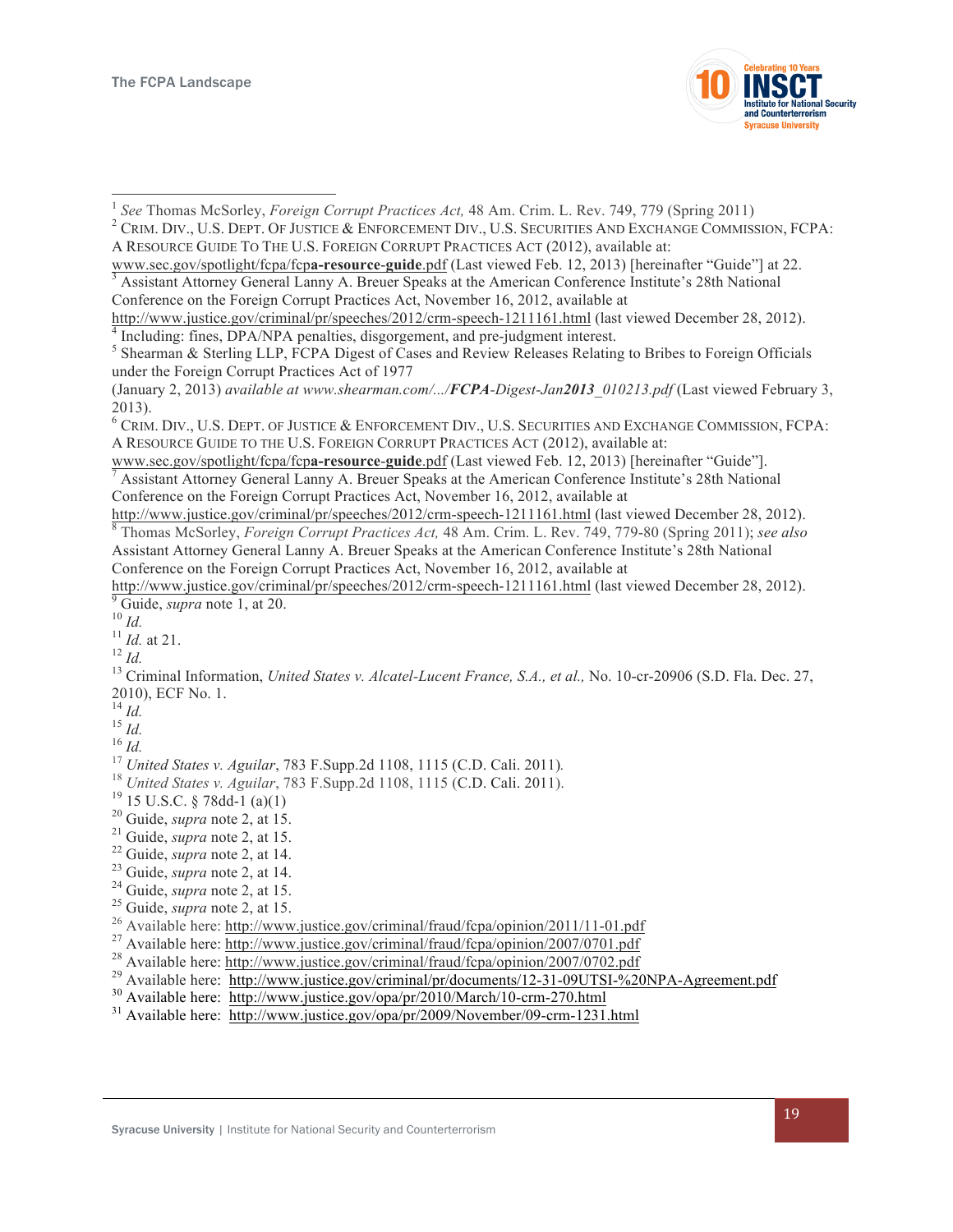

 <sup>32</sup> Indictment, *United States v. Gonclaves*, No. CR09-355 (D.D.C. Nov. 16, 2009). The *SHOT Show* defendants were broken into four groups to make the trials more manageable. Richard L. Cassin, *Feds Tidy Up Shot-Show Case*,  $^{33}$  *Id.*<br><sup>34</sup> The Government has since withdrawn its indictments of the remaining *SHOT Show* defendants. Christopher M.

Matthews, *Justice Dept. Drops FCPA Case Involving Security Equipment Suppliers*, WALL STREET J. BLOG (Feb. 21, 2012, 11:56 AM), http://blogs.wsj.com/law/2012/02/21/justice-dept-drops-fcpa-sting-case/. <sup>35</sup> *Id.* <sup>36</sup> Richard L. Cassin, *Feds Drop Green Appeal; Siriwan Facing Prosecution at Home*, FCPA BLOG (Aug. 24, 2011,

3:38 PM), http://www.fcpablog.com/blog/2011/8/24/feds-drop-green-appeal-siriwan-facing-prosecution-athome.html.<br> $37$  *Id.* 

<sup>38</sup> Shearman & Sterling LLP, Recent Trends and Patterns in FCPA Enforcement 13 (2012), *available at* http://www.shearman.com/files/Publication/bb1a7bff-ad52-4cf9-88b9-

9d99e001dd5f/Presentation/PublicationAttachment/6ec0766a-25aa-41ec-8731-041a672267a6/FCPA-Digest-Trendsand-Patterns-Jan2012.pdf (last viewed February 3, 2013).<br>
<sup>39</sup> *Id.*<br>
<sup>40</sup> McSorley, *Supra* note 1, at 779.<br>
<sup>41</sup> *See* USAM section 9-28.800.B, excerpted from Guide, *supra* note 2, at 56.<br>
<sup>42</sup> Guide, *supra* note 2, a

(JBW) (E.D.N.Y. April 25, 2012); The SEC also charged Peterson with violating the FCPA and securities laws for investment advisors. *SEC v. Peterson*, No. 12-2033 (JBW) (E.D.N.Y. April 25, 2012). Peterson settled with the SEC by surrendering his \$3.4 million interest in Shanghai real estate, agreeing to disgorge \$250,000, and accepting a permanent bar from the securities industry.<br><sup>44</sup> Press release: http://www.justice.gov/opa/pr/2012/April/12-crm-534.html

<sup>45</sup> The complaint is available here: www.sec.gov/litigation/complaints/2012/comp-pr2012-78.pdf<br><sup>46</sup> Id.<br><sup>47</sup> Id.<br><sup>48</sup> Id.<br><sup>49</sup> See DOJ Press Release: http://www.justice.gov/opa/pr/2011/April/11-crm-446.html<br><sup>50</sup> Id.<br><sup>51</sup>